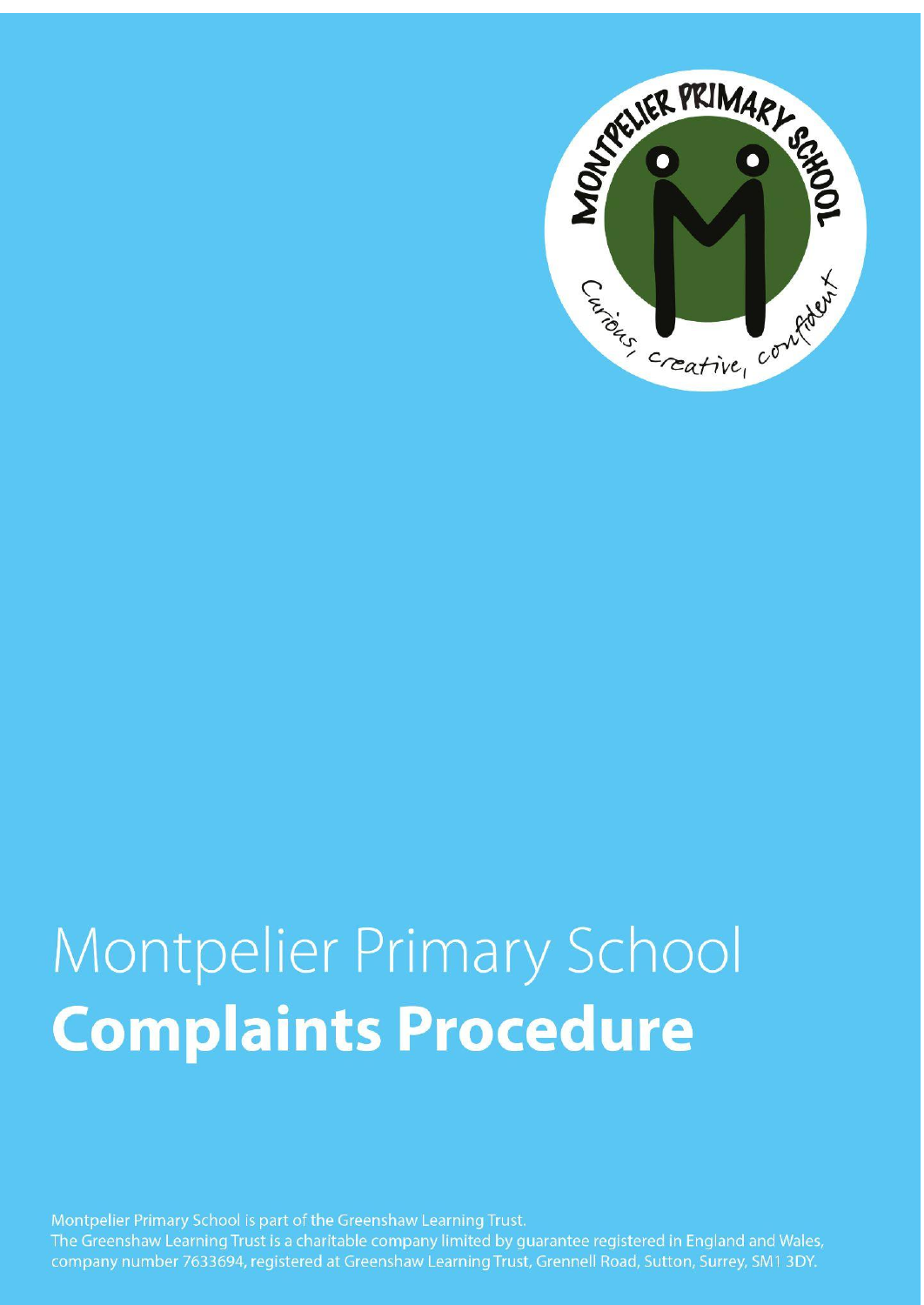

# **Montpelier School COMPLAINTS PROCEDURE**

This Complaints Procedure sets out how the Greenshaw Learning Trust and Montpelier School will deal with concerns and complaints.

This Complaints Procedure applies to Montpelier School, which is part of the Greenshaw Learning Trust, in accordance with and pursuant to the Complaints Policy that is part of the Communications Policy of the Greenshaw Learning Trust, the Education (Independent Schools Standards) Regulations 2014 and appropriate DfE guidance.

This Complaints Procedure covers all complaints about any provision of services or community facilities by Montpelier School other than the matters that are subject to a separate statutory procedure as set out in the Procedure.

In implementing this procedure the governing body, Headteacher and school staff, must take account of any advice or instruction given to them by the GLT CEO or Board of Trustees. If there is any question or doubt about the interpretation or implementation of this Procedure, the GLT CEO should be consulted.

#### **Contents**

| 1 | Principles                                                          | 2 |
|---|---------------------------------------------------------------------|---|
| 2 | Raising a concern or making a complaint                             | 2 |
| 3 | <b>Exceptions to the Complaints Procedure</b>                       | 3 |
| 4 | The Stages of the Complaints Procedure                              | 4 |
|   | 4.1 Stage 1: Informal resolution                                    | 5 |
|   | 4.2 Stage 2: Formal complaint                                       | 5 |
|   | 4.3 Stage 3: Complaints Panel                                       | 6 |
| 5 | Reporting and monitoring                                            | 7 |
| 6 | Variations to the Procedure                                         | 8 |
| 7 | Complaints to the Education and Skills Funding Agency               | 8 |
| 8 | Complaint campaigns and serial, persistent and vexatious complaints | 8 |
| 9 | Review                                                              | 9 |
|   |                                                                     |   |

#### **Approval and review:**

This Procedure was approved by the Board of Trustees on: 18 February 2022. This Procedure came into effect on 1 March 2022. This Procedure is the responsibility of, and kept under review by: the GLT CEO This Procedure is due for formal review by: May 2026.

Montpelier Primary School is part of The Greenshaw Learning Trust. The Greenshaw Learning Trust is a charitable company limited by guarantee registered in England and Wales, company number 7633694, registered at Greenshaw Learning Trust, Grennell Road, Sutton, Surrey, SM1 3DY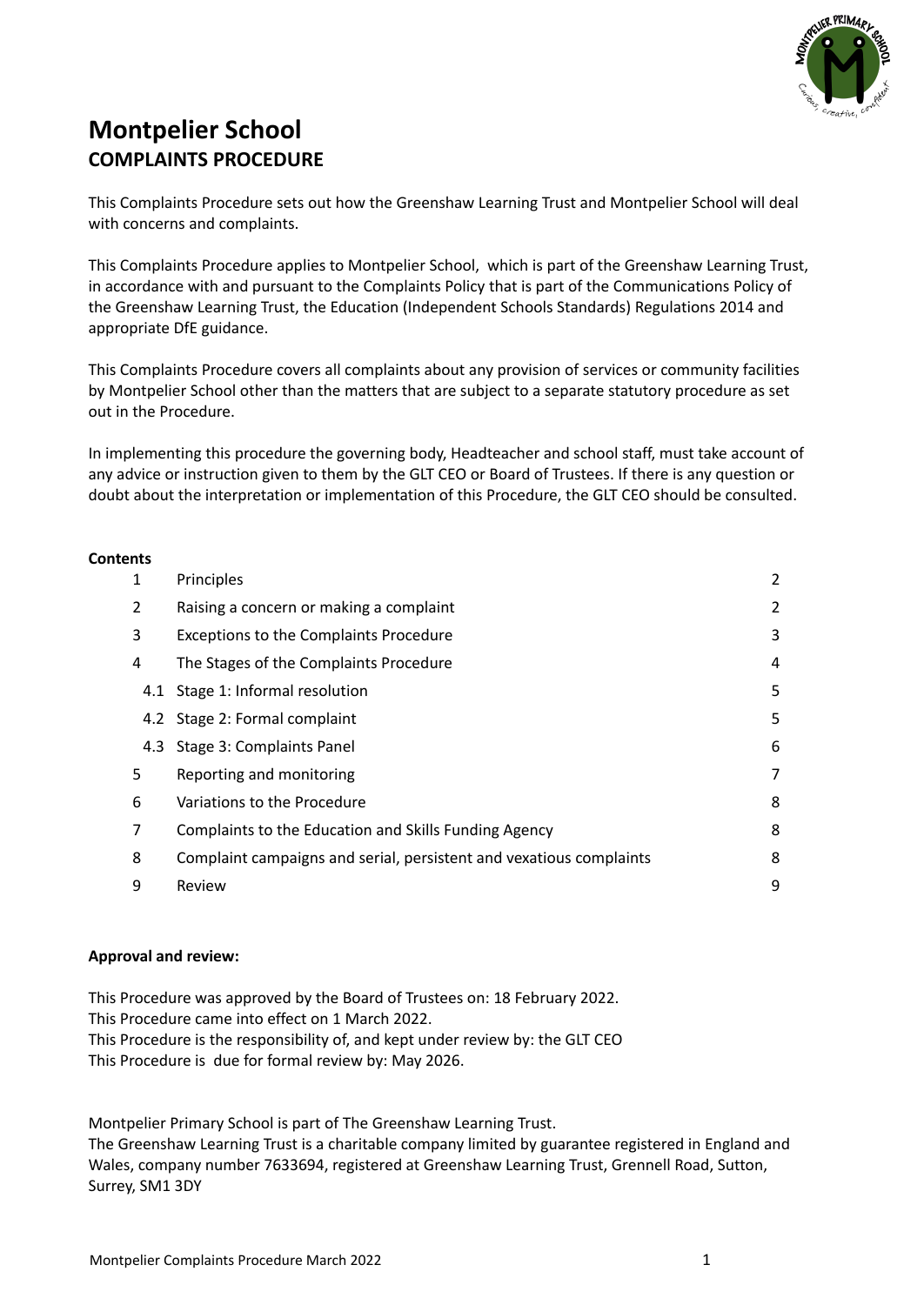

# <span id="page-2-0"></span>**1 Principles**

A concern may be defined as '*an expression of worry or doubt over an issue considered to be important for which reassurances are sought'*. A complaint may be defined as '*an expression of dissatisfaction however made, about actions taken or a lack of action*'. It is in everyone's interest that concerns and complaints are resolved at the earliest possible stage.

The Greenshaw Learning Trust and the Trust Shared Service welcomes comments on its services. Comments enable the Trust and the Trust Shared Service to clarify any misunderstandings that arise and give us the opportunity to review our processes if necessary. We are also pleased to learn of things that have gone well.

If a person has difficulty discussing a concern or complaint with a particular member of staff, they will be referred to another staff member. Similarly, if a member of staff feels unable to deal with a concern, the concern will be referred to another staff member.

If any person, including members of the public, wishes to raise their concerns more formally or make a complaint to the Trust Shared Service about any provision of facilities or services that they provide, the school will attempt to resolve the issue internally, through the stages outlined within this Complaints Procedure; except that for matters subject to a separate statutory procedure as listed in section 3.

The Trust will handle complaints from people who are not parents of children at its schools respectfully and expediently, and as far as is appropriate in line with this Complaints Procedure; except that for such complaints the Trust reserves the right to amend the procedure and omit a hearing before a panel with an independent member.

In accordance with equality law, the Headteacher will consider making reasonable adjustments if required, to enable complainants to access and complete this complaints procedure. For instance, providing information in alternative formats, assisting complainants in raising a formal complaint or holding meetings in accessible locations.

The Greenshaw Learning Trust and the Trust Shared Service will always deal with complaints in a courteous and reasonable manner, and follow its agreed procedures. We ask that those with comments and complaints present them in a similarly reasonable manner.

At each stage of this Procedure the Trust will seek to resolve the complaint. If a complainant wants to withdraw their complaint, they should notify the Trust in writing.

# <span id="page-2-1"></span>**2 Raising a concern or making a complaint**

A concern or complaint can be made in person, in writing or by telephone. A concern or complaint may also be made by a third party acting on behalf of a complainant, as long as they have appropriate consent to do so.

If a person has a comment or complaint about Montpelier School, they should in the first instance contact the school in person, or by telephone, email or letter, via the member of staff they have been dealing with, or via Chris Simpson, School Complaints Lead, on [csimpson@mpsplymouth.net](mailto:csimpson@mpsplymouth.net) for an appointment to discuss the matter with an appropriate member of staff..

Complaints about school staff should be made in the first instance, marked Private and Confidential to: Chris Simpson, School Complaints Lead, on [csimpson@mpsplymouth.net](mailto:csimpson@mpsplymouth.net)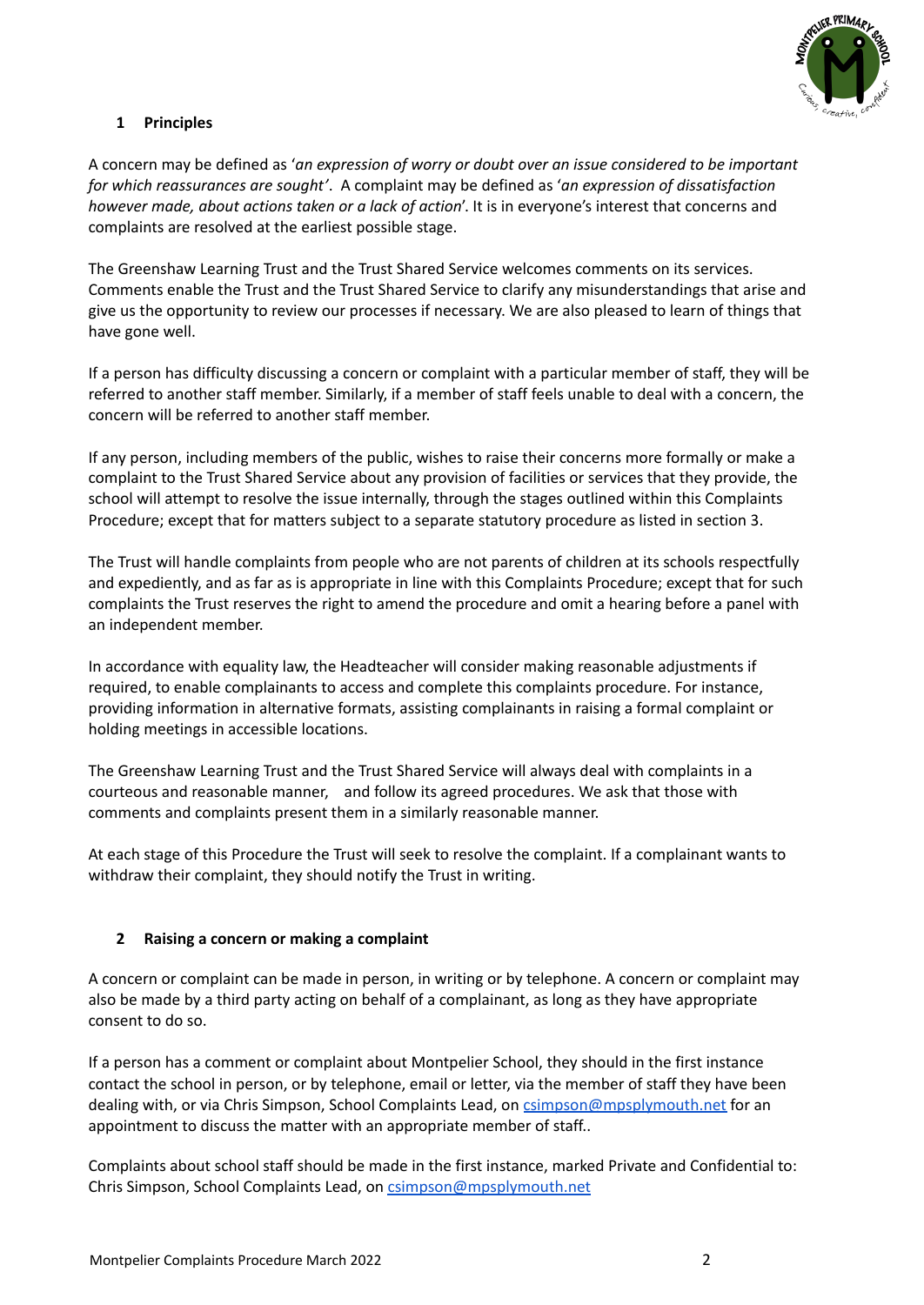

Complaints about the Headteacher should be made in the first instance, marked Private and Confidential, to: Eleanor Crean, Clerk to the Governing Body, on ecrean@greenshawlearningtrust.co.uk.

If a person has a comment or complaint about the Greenshaw Learning Trust as a whole, the Trust Shared Service, an executive officer of the Trust, a governor or governing body of any school in the Trust, or a Trustee of the Trust, it should be taken up by contacting the Trust, and if necessary through the Trust Complaints Procedure, by contacting: [complaints@greenshawlearningtrust.co.uk](mailto:complaints@greenshawlearningtrust.co.uk)

Anonymous complaints will not normally be investigated. However, the Headteacher will determine whether an anonymous complaint warrants an investigation.

Complaints made outside of term time will be considered to have been received on the first school day after the holiday period.

If a school governor or a Trustee or executive officer of the Trust Shared Service is contacted directly by a complainant in relation to a complaint about a school in the Trust, then the matter should be referred to the Headteacher of the school to be dealt with under the school's Complaints Procedure.

If a school governor or a Trustee or member of school staff is contacted directly by a complainant in relation to a complaint about the Trust as a whole or the Trust Shared Service, then the matter should be referred to the GLT CEO to be dealt with under the Trust Complaints Procedure.

All correspondence, statements and records relating to individual concerns and complaints will be kept confidential, except where the Secretary of State or a body conducting an inspection under section 109 of the 2008 Act requests access to them, and retained in line with the GLT Data Retention Policy and Part 7 of the Education (Independent School Standards) Regulations 2014.

A written record will be kept of all complaints and whether they are resolved following a formal procedure, or proceed to a committee or panel hearing; and the action taken by the school as a result of those complaints (regardless of whether they are upheld).

# <span id="page-3-0"></span>**3 Exceptions to the Complaints Procedure**

Certain matters are dealt with under separate procedures, and not through the GLT Complaints Procedure (information on these policies and procedures can be found on the Trust website or by contacting the Trust or school):

- Complaints about child protection matters are handled under the Trust's child protection and safeguarding procedures and in accordance with relevant statutory guidance.
- Complaints about the administration of the appeals process for admissions to schools within the Trust are dealt with through the Trust Admissions Appeals Procedure.
- Representations against a pupil's suspension nor exclusion from school are dealt with under the Trust's exclusions procedures and the relevant statutory guidance.
- Complaints from Trust staff will be dealt with under the Trust's internal grievance procedures.
- Complaints about the conduct of Trust staff will be considered under the Trust's staff disciplinary procedures. Complainants will not be informed of any disciplinary action taken against a staff member as a result of a complaint, but will be notified that the matter is being addressed and allowed to progress their complaint through the school's complaint procedure.
- Complaints about the conduct of Trustees or governors or non-Trustee members of Trust Committees will be considered under the Trust's Trustee and Governor disciplinary procedures, if appropriate, but complainants will not be informed of any disciplinary action taken.
- The Trust also has a Whistleblowing Policy for all members of Trust staff, contractors, Trustees and governors.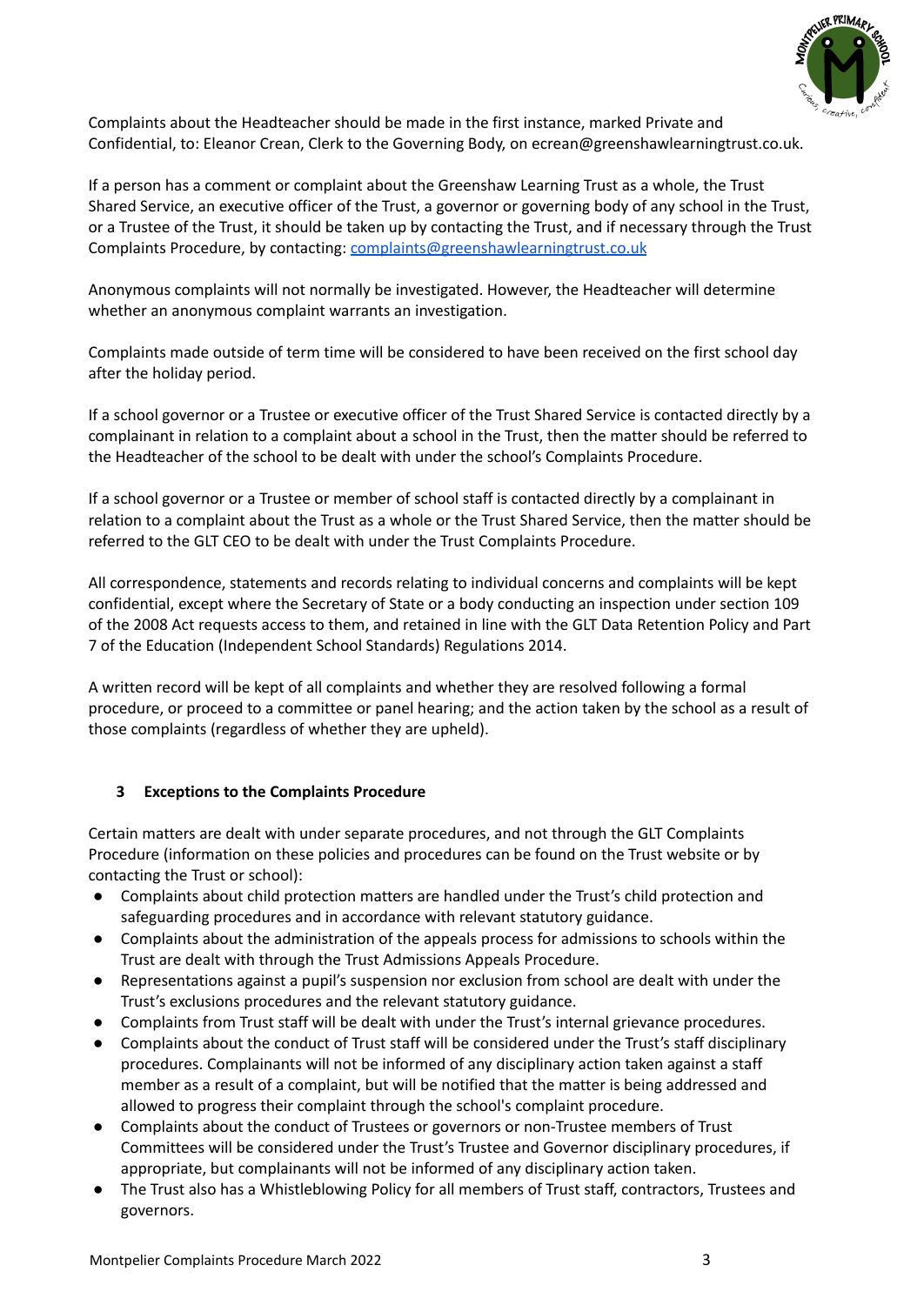

Concerns about statutory assessments of special educational needs should be raised directly with the relevant local authority.

School pupils who have comments or complaints should in the first instance take them up through their school teacher or head of house, rather than through the GLT Complaints Procedure.

Complaints about third-party users of school premises or facilities should be taken up with the third party directly, and not through the Trust Complaints Procedure.

#### <span id="page-4-0"></span>**4 The Stages of the Complaints Procedure**

The Complaints Procedure has three stages that must be followed consecutively.

Once a complaint has been addressed under stage 1, the complainant may escalate it to Stage 2 if they are not satisfied, or the Headteacher may refer the matter to Stage 2 so that it can be dealt with more effectively. Once a complaint has been addressed under stage 2, the complainant may escalate it to Stage 3 if they are not satisfied, or the Headteacher may refer the matter to Stage 3 so that it can be dealt with more effectively.

A complaint at school level may be escalated to the Trust at any point at the discretion of the GLT CEO. A complaint made to the Trust at any stage may be referred back to school by the GLT CEO.

At any meeting with school staff or governors or any panel, the complainant may be accompanied by a friend and/or interpreter; and the Headteacher or any other school staff may be accompanied by a fellow employee or professional representative.

The school will need written consent from the complainant before they can disclose any information about their complaint to a third party.

Generally, we do not encourage either party to bring legal representatives to any meeting. However, there may be occasions when legal representation is appropriate

The meetings will be held in private. Electronic recordings of meetings or conversations are not normally permitted unless a complainant's own disability or special needs require it. Prior knowledge and consent of all parties attending must be sought before meetings or conversations take place. Consent will be recorded in any minutes taken. Representatives from the media are not permitted to attend.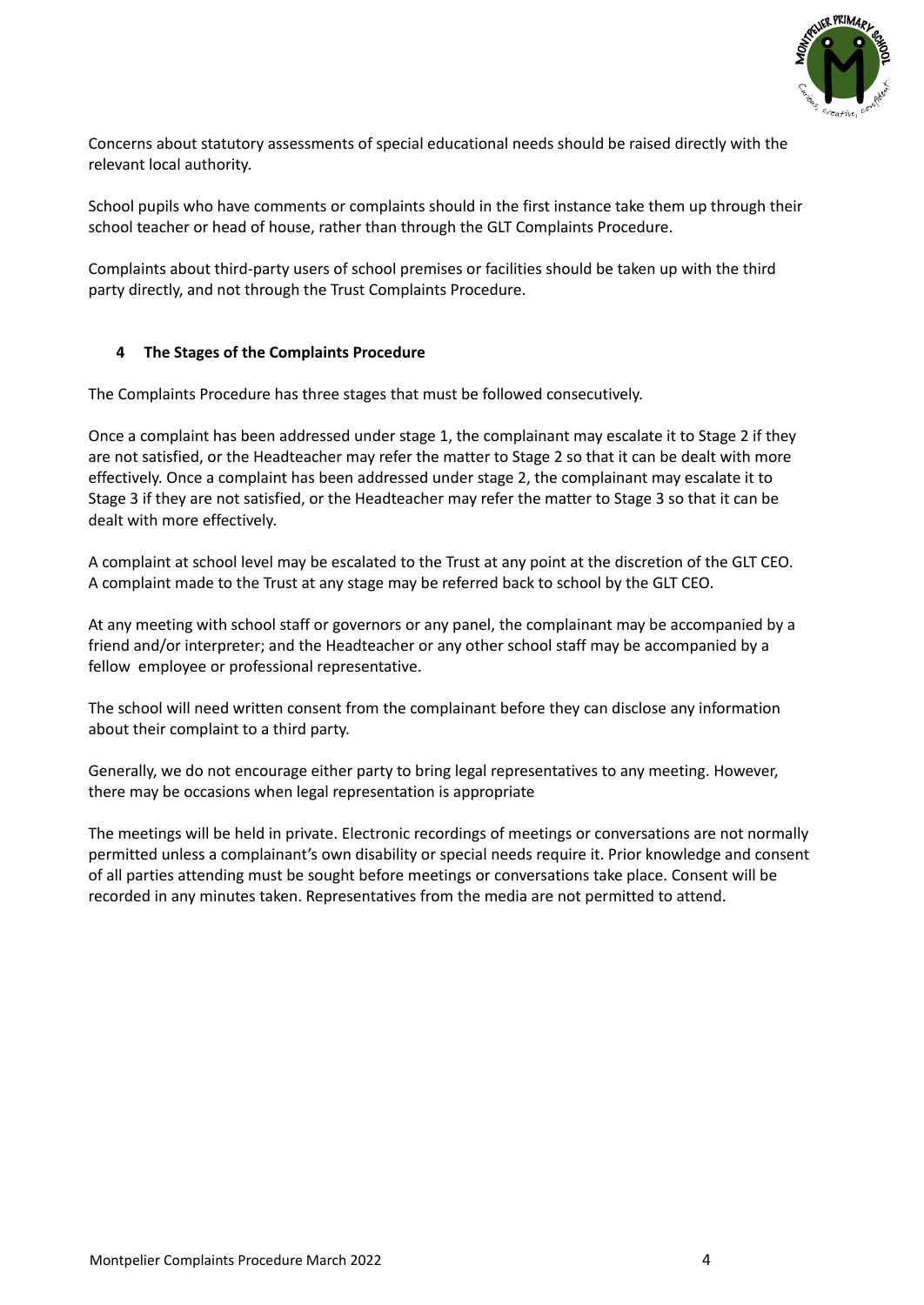

# <span id="page-5-0"></span>**4.1 Stage 1: Informal resolution**

In the first instance, if a person has a complaint, they should contact the school in person, or by telephone, email or letter, via the member of staff they have been dealing with, or via Chris Simpson, School Complaints Lead, on [csimpson@mpsplymouth.net](mailto:csimpson@mpsplymouth.net) for an appointment to discuss the matter with an appropriate member of staff.

A complainant may find it helpful to write down the main substance of their complaint before contacting the school.

An appropriate member of school staff will seek to find a resolution through discussion and meetings with the complainant, informally.

The Headteacher may arrange for a member of staff from outside the school, or a volunteer or governor to meet with the complainant, where they believe that an independent perspective may help to resolve the matter.

At the conclusion of Stage 1 the person who has sought to resolve the complaint, or the Headteacher or their nominee, will provide an informal response to the complainant in writing or by email.

If it does not prove possible to reach a resolution, the complainant may put their complaint formally in writing to the Headteacher who may refer the matter to Stage 2 so that it can be dealt with more effectively.

Most concerns should be resolved at this informal stage.

# <span id="page-5-1"></span>**4.2 Stage 2: Formal complaint**

If the complaint has not been resolved informally, the complainant may put their complaint formally in writing, in a letter addressed for the attention of the Headteacher and sent to the Clerk to the Governing Body, Eleanor Crean, on ecrean@greenshawlearningtrust.co.uk.

A complaint will not normally be considered if it is lodged formally in writing more than three months after the incident being complained about took place.

If the complainant has sufficient reason to request a reasonable adjustment, an alternative method of lodging the complaint and corresponding will be made available.

On receipt of a formal complaint the Headteacher may, if they think it may yet resolve the matter:

- refer the matter back to an appropriate member of staff for further consideration and to seek a resolution informally under Stage 1; or
- meet with the complainant themselves, to seek to resolve the matter informally under Stage 1. Otherwise, the Headteacher will address the complaint as a formal complaint under stage 2.

The Headteacher will investigate the complaint. The investigation will seek to address all the points at issue and enable the Headteacher to give an effective response and propose appropriate redress. The Headteacher may delegate the investigation to an appropriate member of school staff, but not the decision or the formal response.

The Headteacher may arrange for a member of staff from outside the school, or a volunteer or governor, to meet with the complainant where they believe that an independent perspective may help to resolve the matter.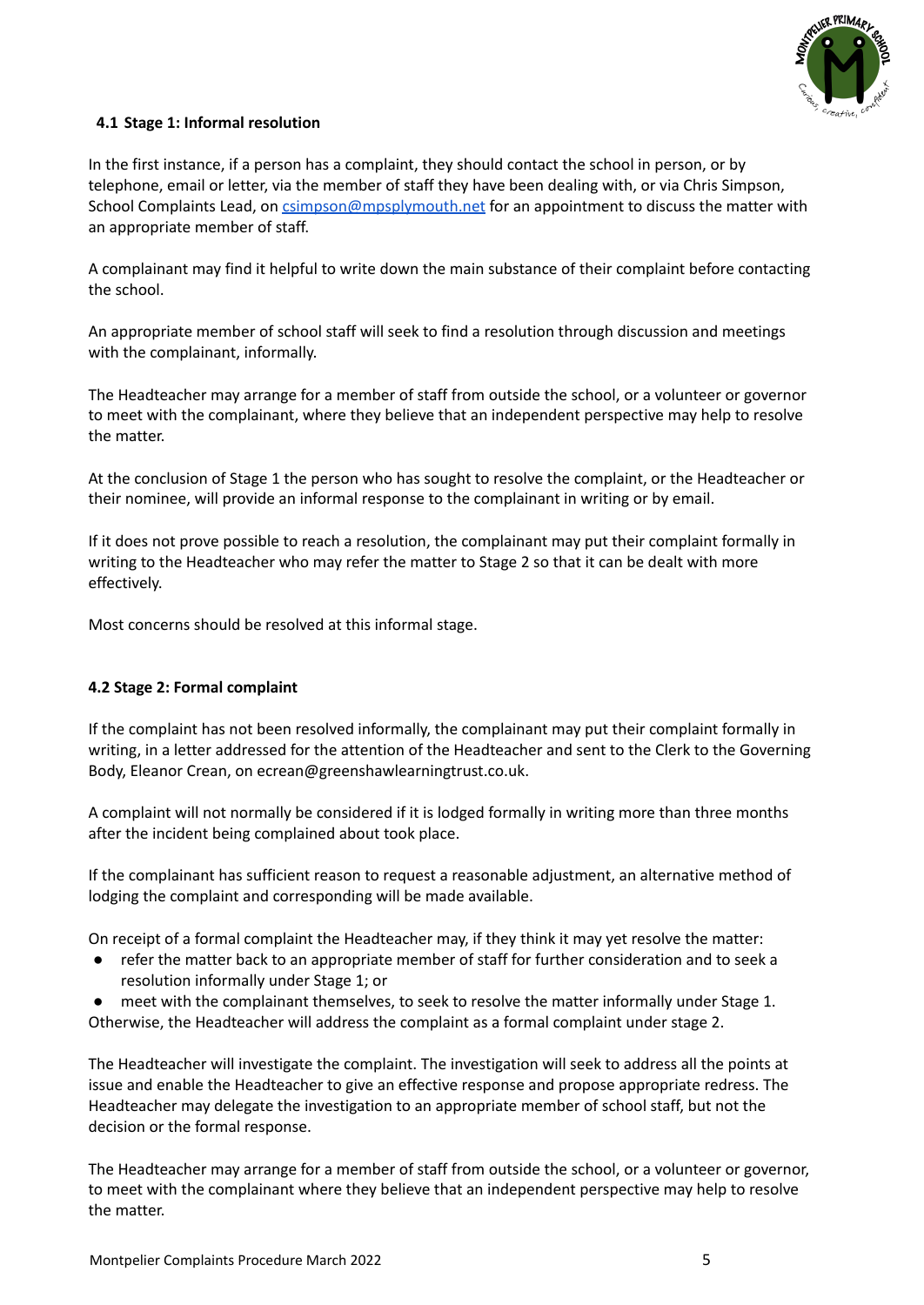

The Headteacher will endeavour to give a written response to the complainant within 10 school days of receipt of the formal complaint.

However the thorough investigation of a complaint may involve a number of members of staff and progress will depend on their availability; timescales are likely to be extended during school holidays.

If the matters that are the subject of the compliant are also subject to other proceedings within the school (as set out in section 3 of this Procedure) or external proceedings (eg DfE, local authority or Police), those proceedings may take precedence over this Complaints Procedure and may require the timeframes in this Procedure to extended.

Complainants will be advised of the reason for any delay beyond 10 days.

The Headteacher will write to the complainant setting out their response to the complaint and advising the complainant of their right to take the matter to a Complaints Panel under stage 3.

#### <span id="page-6-0"></span>**4.3 Stage 3: Complaints Panel**

If the complainant is not satisfied with the written response to their formal complaint or the way that it has been handled, they may take the matter to a Complaints Panel appointed by the Governing Body, by writing to the Clerk to the Governing Body, Eleanor Crean, on

ecrean@greenshawlearningtrust.co.uk.within 20 school days of the written response from the Headteacher, enclosing a copy of the original written complaint, and indicating which matters remain unresolved and/or why they are not satisfied with how the complaint has been handled. No new complaints may be included.

Requests received outside of this time frame will only be considered if exceptional circumstances apply.

The Clerk will establish a Complaints Panel made up of at least three people who do not have any conflict of interest and have not been involved with the matters that are the subject of the complaint, at least one of whom is independent of the management and running of the school.

The Clerk will arrange a meeting of the Complaints Panel at a convenient time for all parties, as soon as possible and within 10–20 school days of receipt of the complainant's letter.

If the complainant rejects the offer of three proposed dates without good reason, the Clerk will decide when to hold the Complaints Panel meeting. The Complaints Panel will then proceed in the complainant's absence on the basis of written submissions from both parties.

Details of the complaint will be sent to the Headteacher. The Headteacher will then have 5 school days to submit their response to the Clerk.

Any documents from either the complainant or the Headteacher and/or their nominee to be considered by the Panel and the names of any witnesses who may be called must be received by the Clerk at least 5 school days before the meeting.

Electronic recordings are not normally accepted as evidence. However, transcripts of recordings may be accepted if independently notarised and with the written consent of all recorded parties. Recordings obtained covertly or without informed consent of all parties being recorded will not be accepted.

The agenda for the meeting and copies of all papers submitted will be sent to members of the Panel, the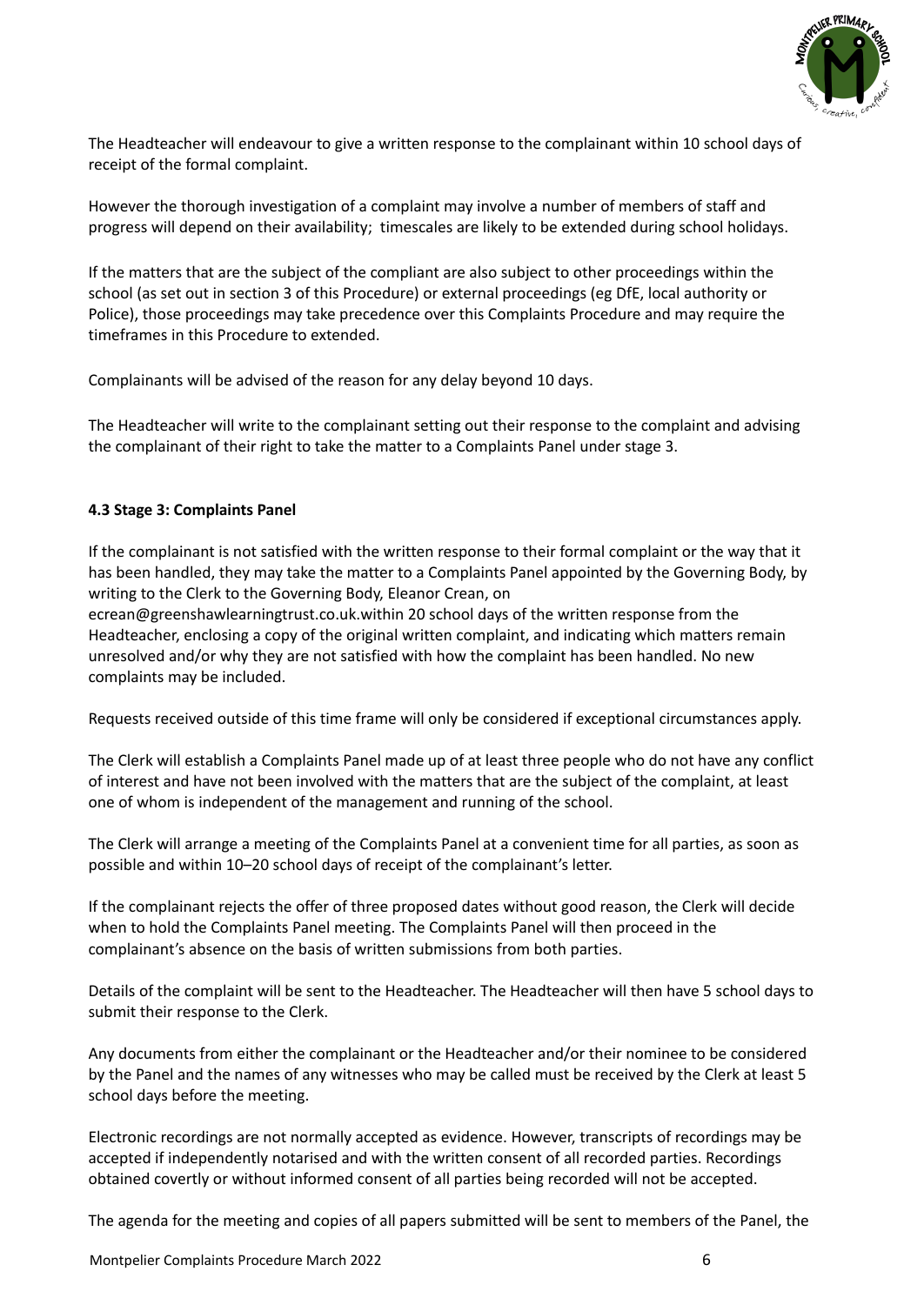

complainant and the Headteacher and/or their nominee before the meeting. The Headteacher and/or their nominee will copy relevant papers to any school staff named in the complaint.

The Complaints Panel will choose one of their number to chair the meeting.

The Complaints Panel will consider the complaint on the basis of the papers they receive and what is said at the meeting. The Panel should seek reconciliation and ways to put right things that may have gone wrong.

In the event of either party not attending the meeting, the Chair of the Panel has the discretion to proceed or to adjourn the meeting.

Once the Complaints Panel has heard from both parties, both parties will withdraw so that the Panel can make its decision. The Panel may:

- Uphold the complaint in full;
- Uphold the complaint in part; or
- Dismiss the complaint.

Or they may give a more complex response.

The Complaints Panel may make findings and recommendations and may refer issues of principle or general practice to the Headteacher and Governing Body.

The complainant, any staff complained about, the Headteacher and Chair of the Governing Body will be advised in writing or by electronic mail of the outcome of the meeting, including relevant findings and recommendations, within 5 school days of the meeting.

The complainant will be advised of their right to make a complaint to the Education and Skills Funding Agency – see section 7 of this Procedure

#### <span id="page-7-0"></span>**5 Reporting and monitoring**

The Headteacher and/or their nominee will:

- record the progress of the complaint and the final outcome.
- record whether the case progressed to a panel hearing.
- record the action taken by the school or the trust, regardless of outcome.
- determine who is responsible for these records and make sure the data is kept secure and in accordance with the GLT Data Protection Policy and GLT Data Retention Procedure.

The findings and recommendations of the Panel at stage 3 will be copied to relevant senior managers in the school and/or Trust, and to the relevant Governing Body and/or Trust Committee, so that services can be improved, and will be made available for inspection on the school premises by the Headteacher.

#### <span id="page-7-1"></span>**6 Variations to the Procedure**

If the complaint is about the Headteacher:

- At stage 1 the complaint should be sent to the Clerk; 'Headteacher' will be read as 'appropriate GLT Director of Education'.
- At stage 2 the complaint should be sent to the Clerk, marked for the attention of the GLT CEO; 'Headteacher' will be read as 'GLT CEO'; the GLT CEO will arrange for its investigation and will write the response.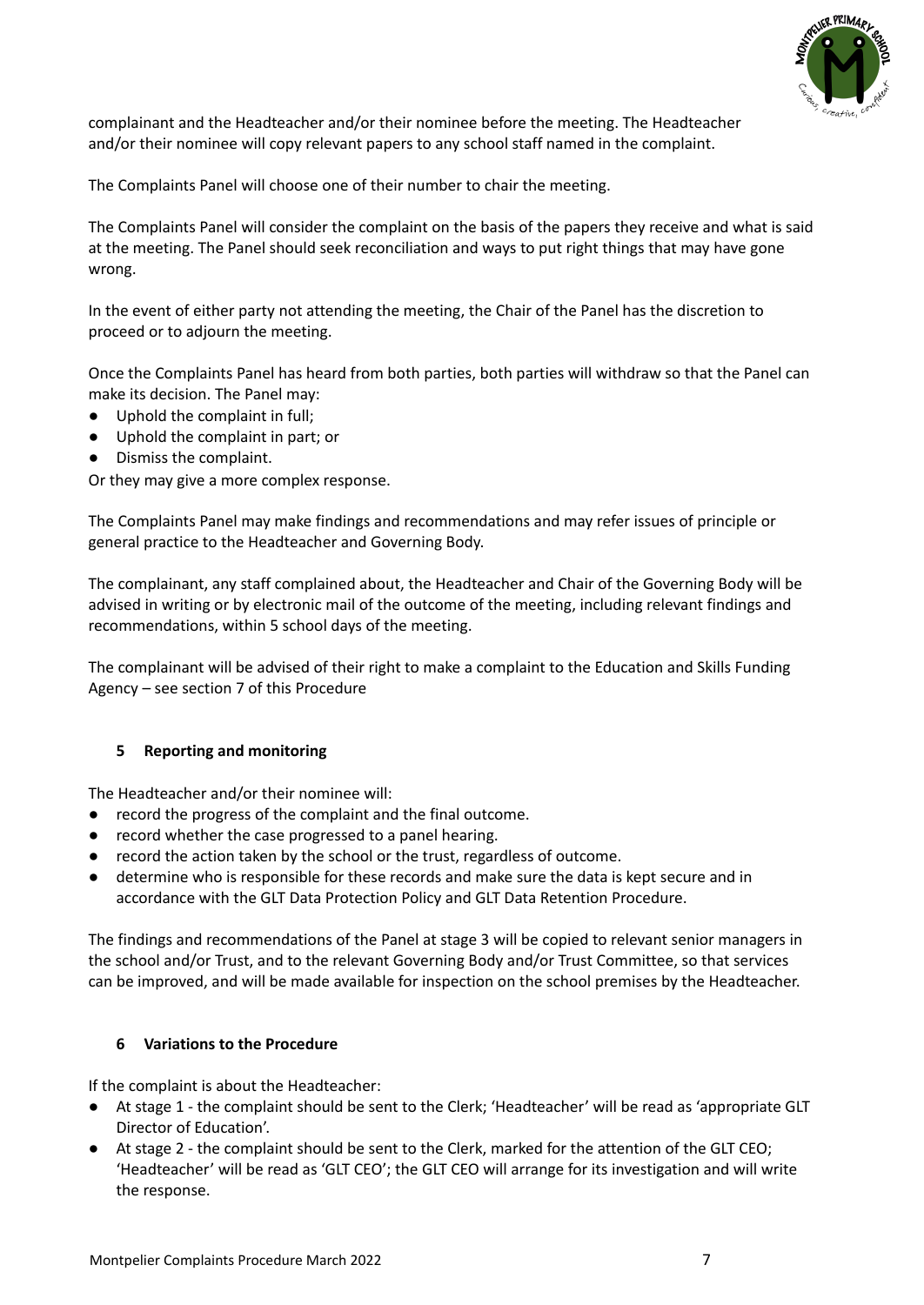

A complaint may be presented as being 'about the Headteacher', but if it is actually a complaint about the policies and procedures of the school and/or Trust and their implementation, rather than the personal conduct of the Headteacher, the GLT CEO may refer it back to the Headteacher to seek a resolution under the standard school Complaints Procedure.

There may be occasions where it may be reasonable to deviate from this Procedure, including not doing something the procedure states will, should or may be done; any deviations from the Procedure must be agreed by the GLT CEO and properly documented.

A complaint at school level may, where appropriate, be escalated to the Trust to be dealt with under the Trust Complaints Procedure at any point, by the GLT CEO.

A complaint made to the Trust may, where appropriate, be referred back to the relevant school at any stage, to be dealt with under the School Complaints Procedure, by the GLT CEO.

# <span id="page-8-0"></span>**7 Complaints to the Education and Skills Funding Agency**

If a complaint has been considered in accordance with this Procedure, but the complainant is still not satisfied, then the complainant can make a complaint to the Education and Skills Funding Agency (ESFA).

The ESFA will normally only consider a complaint after this Complaints Procedure has been exhausted.

The ESFA cannot review or overturn decisions about complaints made by the Trust; they can only investigate whether the Trust considered the complaint appropriately and may request the Trust to reconsider the complaint or to review its procedure.

If a complainant wishes to refer their complaint to the ESFA, they should write to:

- ESFA Complaints, Chief Executive's Office. Cheylesmore House, Quinton Road, Coventry, CV1 2WT.
- Or use the online enquiry form on the ESFA website

#### <span id="page-8-1"></span>**8 Complaint campaigns and serial, persistent and vexatious complaints**

If a GLT school and/or the Trust receives a complaint that is on the same subject as a complaint that has already been investigated and responded to in accordance with this Procedure, the Headteacher and/or GLT CEO may use relevant aspects of that investigation and response in responding to the new complaint, rather than repeating them.

If a GLT school and/or the Trust receives a large number of complaints all based on the same subject, the school and/or Trust may send a common response to all complainants and/or publish a single response on the school and/or Trust website.

If a GLT school and/or the Trust receives a number of similar complaints from persons unconnected with the school and/or Trust, the school and/or Trust may send a common response to all complainants and/or publish a single response on the school and/or Trust website.

If a complainant tries to re-open the same issues that have been addressed through all stages of the Complaints Procedure the Headteacher and/or GLT CEO will inform the complainant that the procedure has been completed and that the matter is now closed.